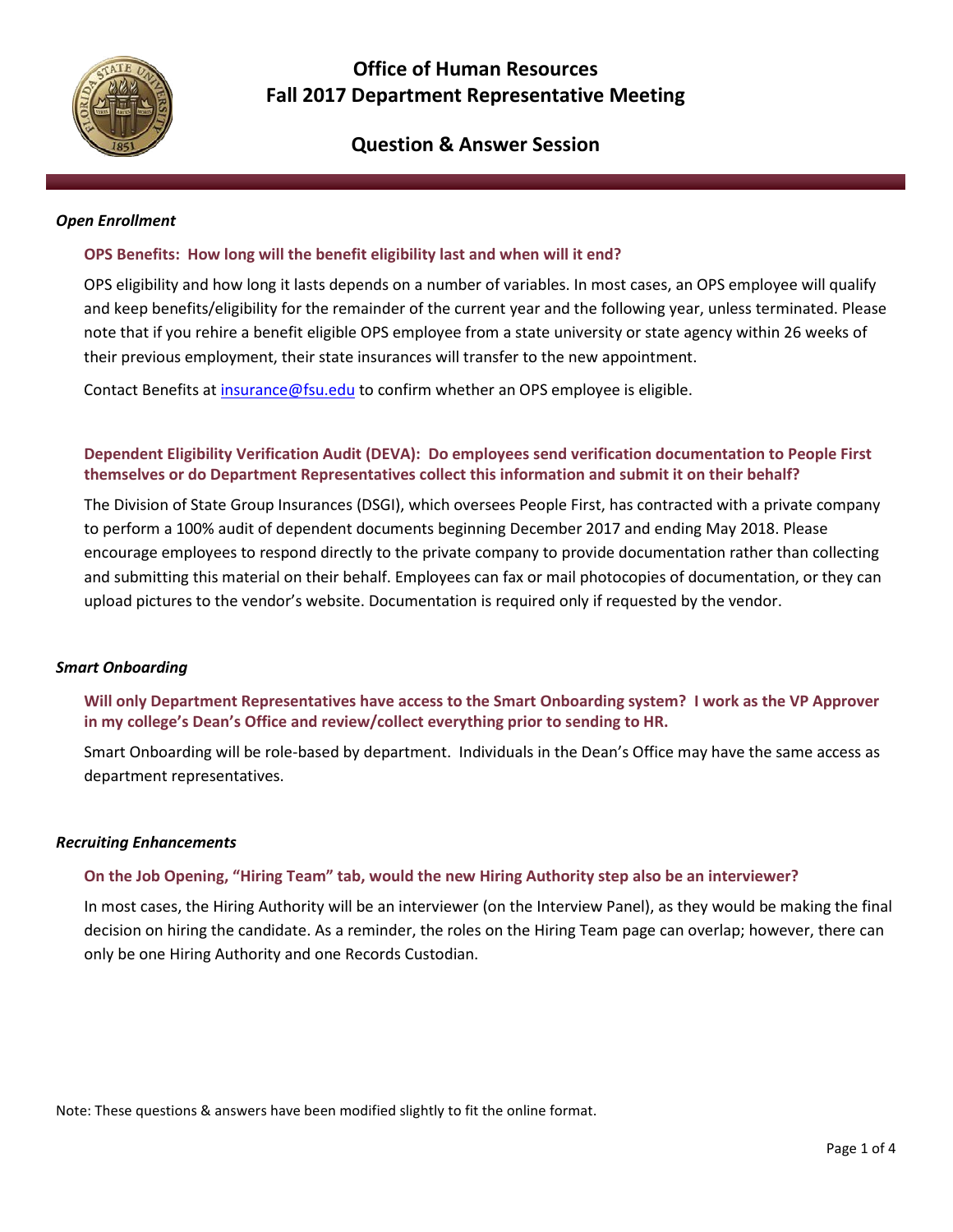### *Faculty & Staff Search Committee Training*

# **Does the minimum number of applicants required to be interviewed apply to internal-only salaried job postings? Does it apply to OPS job postings?**

The University will always recommend to post your position internally and externally in order to ensure an open and competitive search process. Please partner with your recruiter to determine if your position should be posted internally only or not. At this time, the minimum required interviews are required for staff positions (USPS and A&P).

# **Will the minimum required interviews apply to USPS positions that already have mandatory interviews for Veterans' Preference and internals in the collective bargaining unit?**

A USPS position would fall into the Pay Band 5 and Lower category, which would require a minimum of 3 interviews from the pool of qualified applicants in addition to the mandatory interviews for Veterans' Preference and internals in the collective bargaining unit

Pay Band 6 and higher requires a minimum of 2 interviews from the pool of qualified applicants.

# **If a person is on multiple search committees, do they have to retake the search training? Once I complete the training, how is this tracked?**

If a person is the chair of a search committee, or head of an interview team, the training is mandatory. Members of the search committee are strongly recommended to take the training. If someone is assigned to both a faculty search committee and a staff search committee, we recommend that both types of training be completed (Staff & Faculty).

In order to take the training, you will log in with your FSUID and password. Once the training is complete, it will be documented on your training record in OMNI HR. If you are the chairperson of a search committee, you will need to have this course logged on your training record. If you are the chairperson for multiple committees, you do not have to retake the training for every committee you are leading. HR will reach out regarding any required future recertifications.

# **Will notifications of search training updates be sent via listserv and/or other means or will departments have to continuously take this training to be current?**

Depending on the type of update and the scope, search training updates will be communicated via listservs, HR Forums, Department Representative meetings, and emails from your assigned recruiters.

### *Employment of Relatives (Nepotism) Policy*

# **Will current employees who have relatives as direct or indirect supervisors be affected by the tighter nepotism policy?**

If you are aware of a possible nepotism issue in your department or anticipate having a nepotism issue, please partner with HR to assist your department with next steps. Reference the full policy here: [4-OP-C-7-L Employment](http://policies.vpfa.fsu.edu/policies-and-procedures/faculty-staff/employment-relatives-nepotism-policy)  [of Relatives \(Nepotism\) Policy.](http://policies.vpfa.fsu.edu/policies-and-procedures/faculty-staff/employment-relatives-nepotism-policy)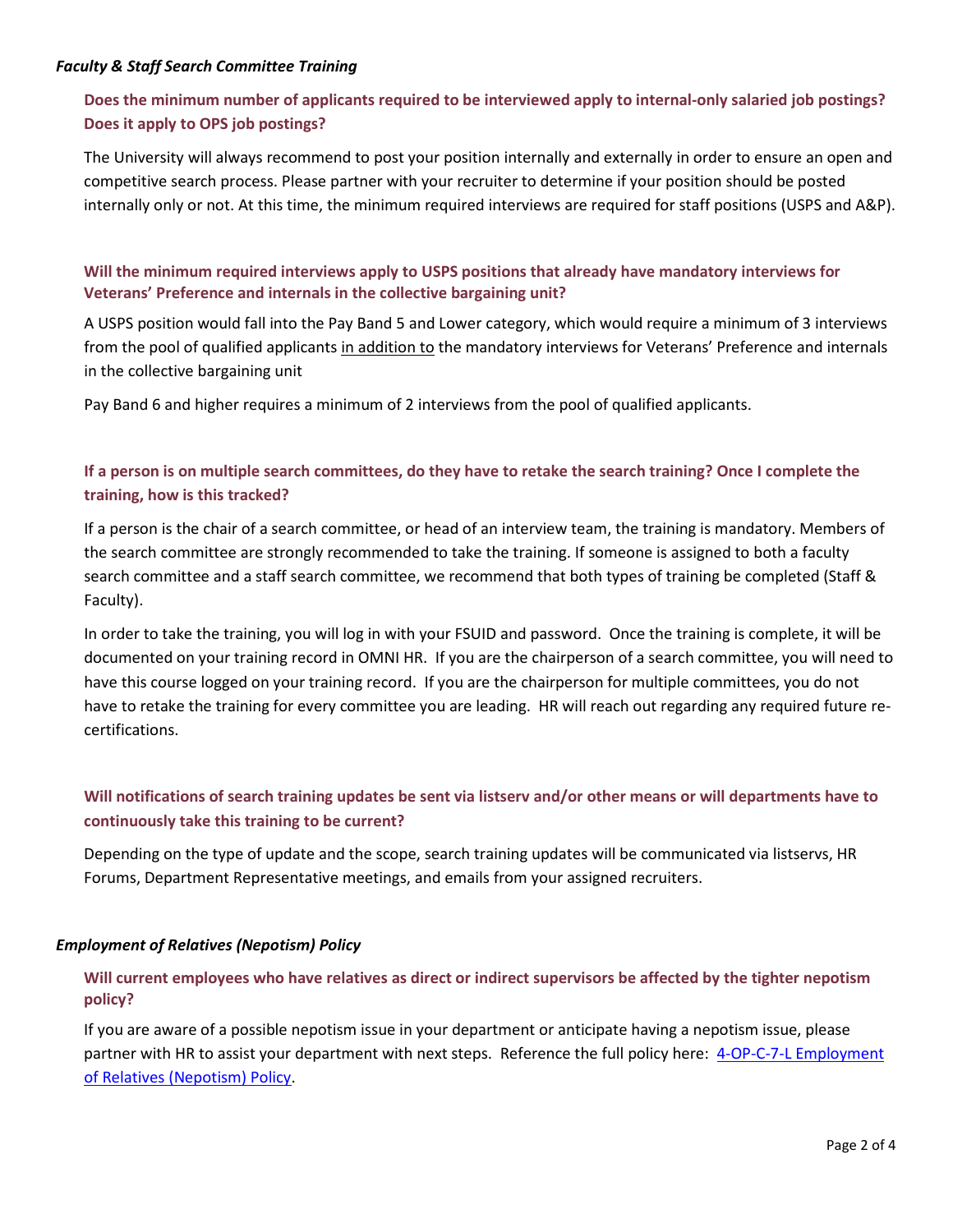### *Employment & Recruitment Services (ERS) Job Aids*

### **Will job aids be printable for reference?**

Most job aids for OMNI HR are printable. There are 2 exceptions: the new Background Check Questionnaire and Process Guides and the coordinating training video. The Background Check Questionnaire Process Guides are available on the Background Check home page: [HR.FSU.EDU/BGC.](http://hr.fsu.edu/?page=ers/bgc/1-home) The process guides are embedded on the website. While the information is not in a downloadable format, it can be printed. You can select the text you wish to print, copy and paste it into a document, and print. The Background Check Questionnaire and AA-186 training video is not printable.

### *Attendance & Leave*

### **What effect does direct deposit termination after 30 days have on leave payouts?**

There is no impact to leave payouts from the direct deposit inactivation process run by Payroll. Separated employees eligible for a leave payout are not moved to the final termination status (TER) in OMNI HR until after all owed payouts have been processed. Inactivation of direct deposits is conducted 30 days after the final termination row (TER) is added in OMNI HR.

### **Is there anywhere online to go to see inactive OPS appointments that have not been terminated?**

Departments should be reviewing their "Actives" report in myFSU BI each pay period. If the funding ends on a particular appointment, then a determination should be made as to whether the individual will be reappointed or terminated. The query *FSU\_ACTIVE\_EES\_FUNDING\_STATUS* prompted by your department ID and "N" for No Funding will show you all active employees with no funding.

#### *Employee & Labor Relations*

#### **How can employees view the documents in their personal file?**

Employees can contact the HR Records section at 850-645-7854 to schedule an appointment to view their personnel file.

# **Do telecommuting agreements get reviewed on a regular basis, including those for employees that have telecommuted on an ongoing basis?**

Telecommuting agreements are reviewed annually. Employees who telecommute are still subject to the University's policies and procedures, including an annual performance evaluation and performance expectations as determined